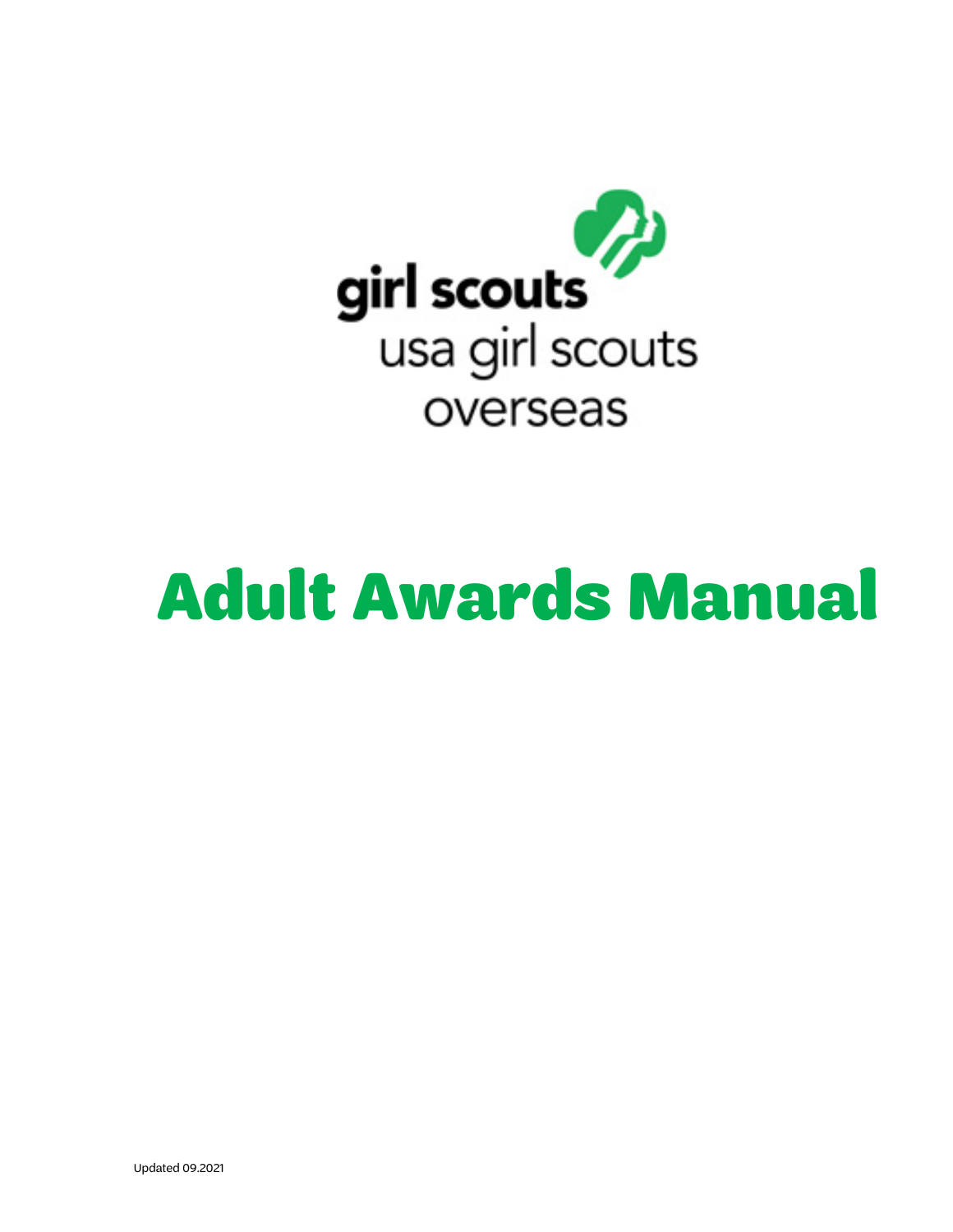### **TABLE OF CONTENTS**

<span id="page-1-0"></span>

| <b>ADULT AWARDS SNAP SHOT</b>                    | $3 - 4$                 |
|--------------------------------------------------|-------------------------|
| <b>RECOGNIZING ADULT VOLUNTEERS</b>              | $5-6$                   |
| <b>COUNCIL OF ADVISORS APPROVED ADULT AWARDS</b> | $\overline{\mathbf{z}}$ |
| <b>Appreciation Pin</b>                          | 8                       |
| <b>Honor Pin</b>                                 | 10                      |
| <b>Thanks Badge</b>                              | $12 \overline{ }$       |
| <b>Thanks Badge II</b>                           | 14                      |
| <b>LOCALLY APPROVED ADULT AWARDS</b>             | 16                      |
| <b>Volunteer of Excellence</b>                   | $17 - 18$               |
| <b>OCRC CHAIR POSITION DESCRIPTION</b>           | 19                      |
| <b>OCRC CHAIR PLANNING CALENDAR</b>              | 20                      |
| <b>ADULT INSIGNIA PLACEMENT</b>                  | 21                      |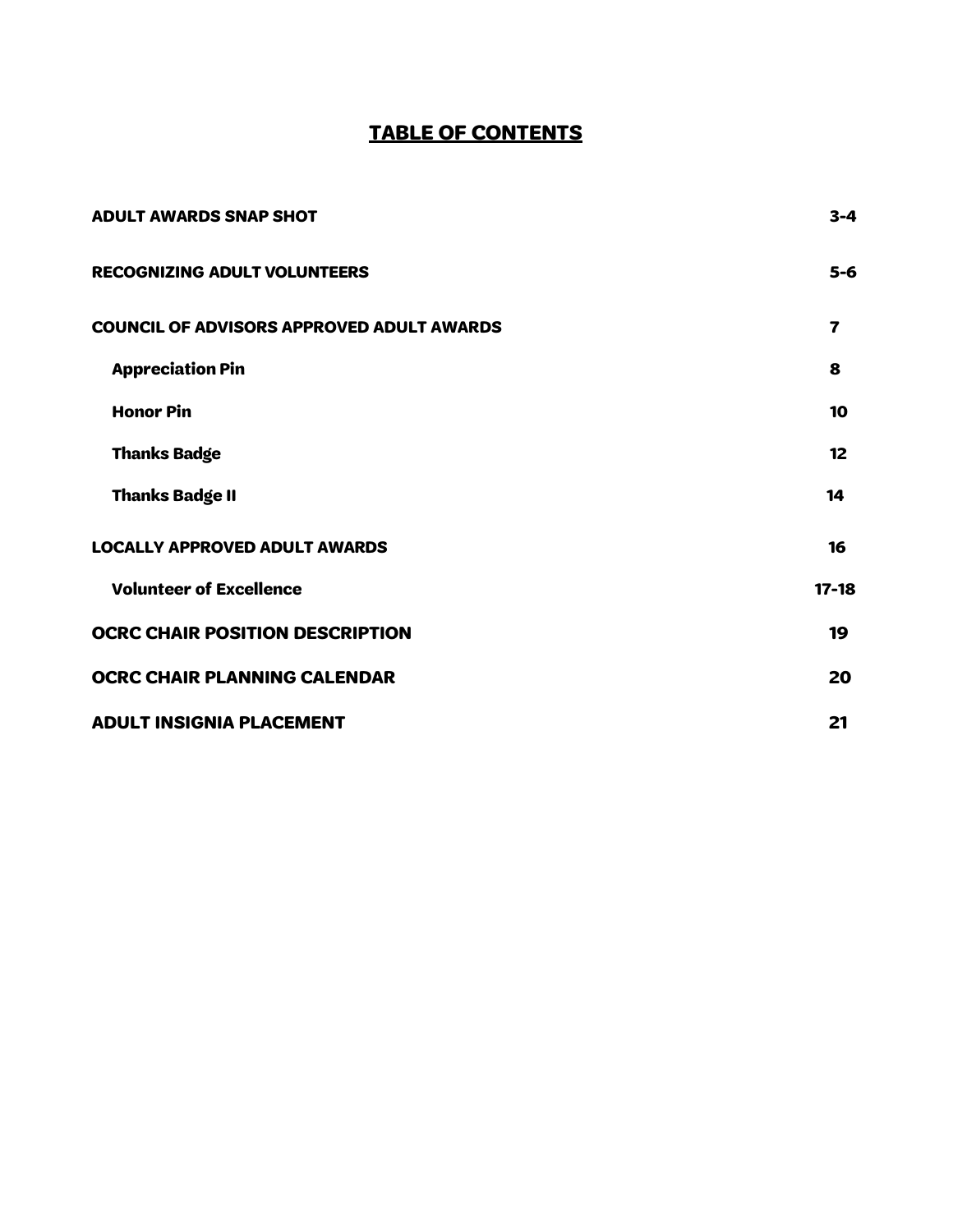# **ADULT AWARDS SNAP SHOT**

Every day, Girl Scout volunteers and staff help girls blossom into their true potential by providing experiences that allow them to pursue their interests, passions, causes and the leadership roles into which they can grow.

Thanks to our dedicated volunteers and staff, girls are standing up, standing out and standing tall!

Take a moment to recognize the volunteers and staff who mean a lot to you.

# Show your attitude of gratitude:

- ♥ Nominate someone for an Adult [Award.](http://www.usagso.org/en/for-volunteers/volunteer-appreciation/volunteer-awards.html)
- ♥ Share stories at OCMT or leader meetings.
- ♥ Plant a tree in someone's honor.
- ♥ Do a good deed or random act of kindness.
- ♥ Take a group picture of the girls and present it to their troop leaders in a hand-made frame.
- ♥ Submit a success story to [USAGSO](https://usagso.wufoo.com/forms/q14gjb061oabtaa/) for a feature in an upcoming publication or share the store with your local newspapers/magazines, radio station, or base/embassy newsletter.
- ♥ Create simple, handmade cards or send a free [e-card.](https://www.girlscouts.org/en/adults/volunteer/volunteer-appreciation/sharethanks-.html)
- ♥ [Donate](http://www.usagso.org/en/donate/invest-in-girls.html) to Girl Scouts Overseas in their name.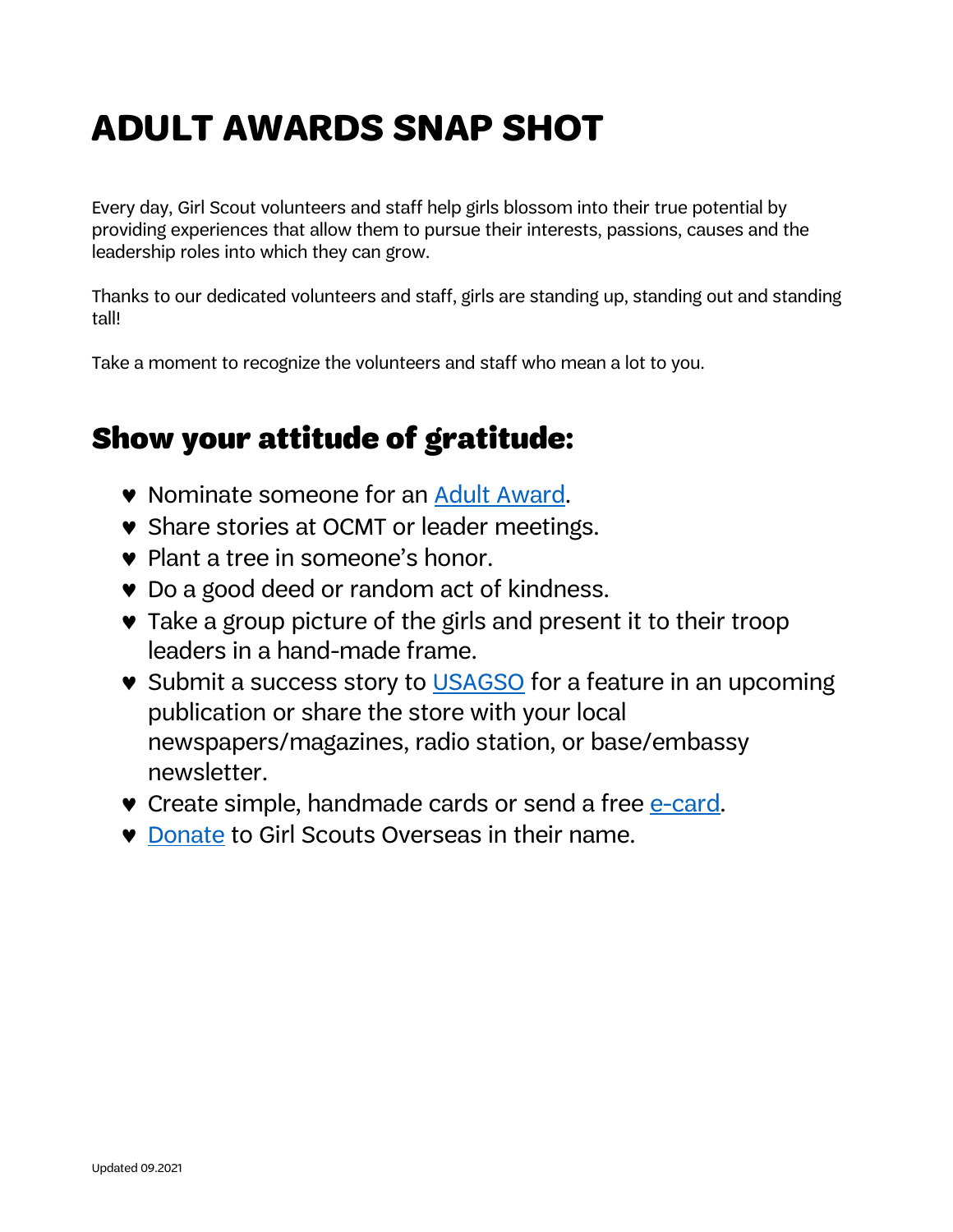If you are considering nominating an outstanding adult for one of the many awards available, please be sure to review the requirements closely to ensure you are selecting the appropriate award.

**Volunteer of Excellence** – Recognizes an individual who has contributed outstanding service while partnering directly with girls to implement the Girl Scout Leadership Experience through the use of the National Program Portfolio OR who has delivered service in support of USAGSO's mission delivery adult members beyond the expectations of the position; can be awarded anytime throughout the year

**Numeral Guards** – Recognizes the number of combined years as a girl and adult member, pins are available in 5-year increments (5, 10, 15, 20, etc.)

**Years of Service** –Recognizes the number of years of active service as an adult member, pins are available in 5-year increments (5, 10, 15, 20, etc.)

**Appreciation Pin** – Recognizes an individual's exemplary service in support of delivering the Girl Scout Leadership Experience in one Overseas Committee.

**Honor Pin** – Recognizes an individual's exemplary service in support of delivering the Girl Scout Leadership Experience, having a measurable impact on two or more Overseas Committees.

**Thanks Badge** – Honors an individual whose ongoing commitment, leadership, and service has had an exceptional, measurable impact on meeting the mission-delivery goals and priorities of all of USA Girl Scouts Overseas or the entire Girl Scout Movement.

**Thanks Badge II** – Honors a previous Thanks Badge award recipient who has continued to provide exemplary service in a leadership role which resulted in a measurable impact benefiting the entire Girl Scout Movement.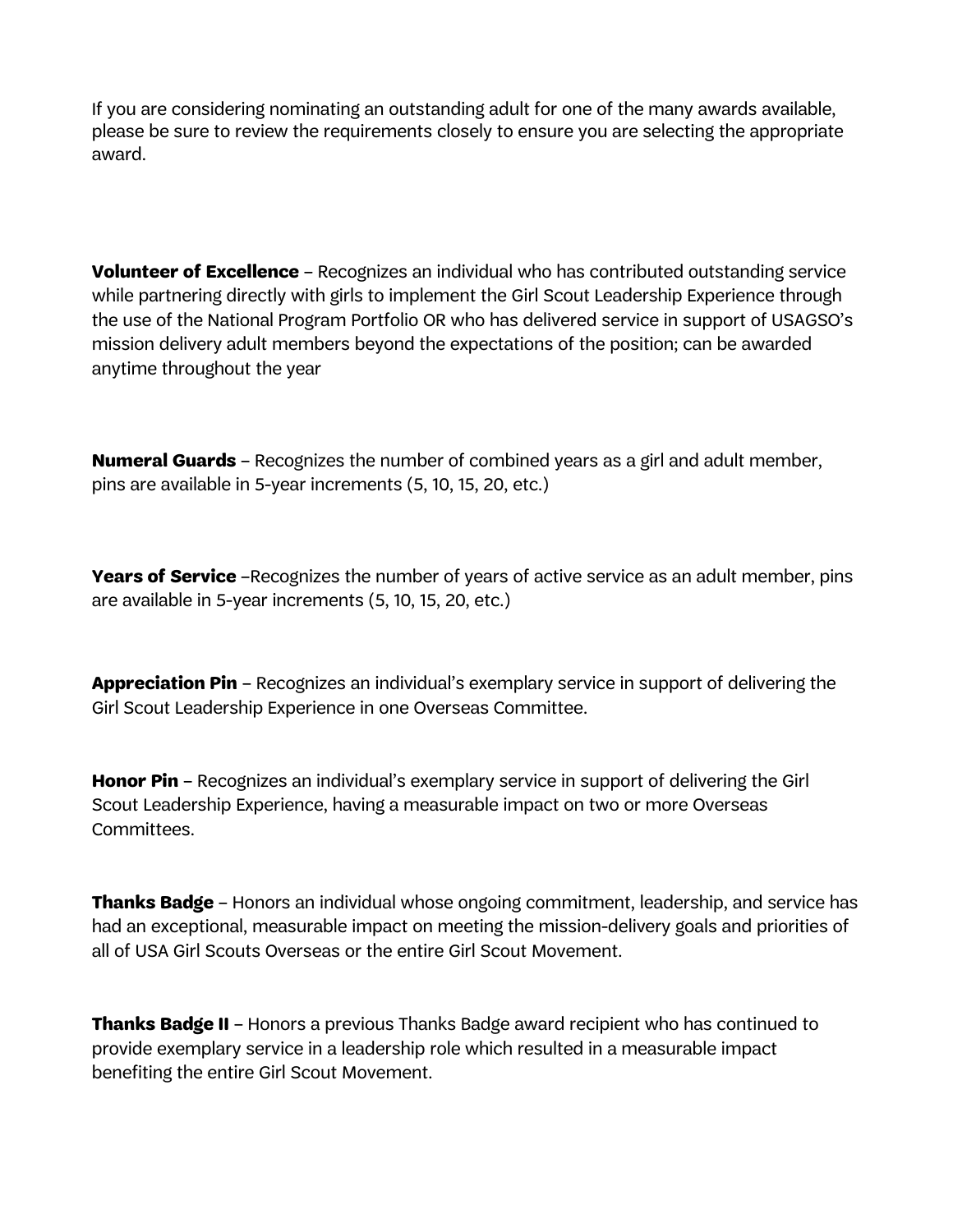# **RECOGNIZING ADULT VOLUNTEERS**

Volunteers are the heart of Girl Scouts! Giving and receiving recognition for the time and effort put into volunteering for Girl Scouts is a critical part of volunteer retention and satisfaction. Volunteers should know that the work they do on behalf of the organization is valued and adult awards are one way to do that.

Recognition and appreciation should be an ongoing program at the Troop and Overseas Committee levels, consisting of thank you notes, certificates, and small tokens of appreciation (such as pins/patches, handmade items, candy, or flowers). Overseas Committees and USAGSO Troops are also eligible for recognition through the Honor Community and Honor Troop program.

Adult Awards are given for outstanding and significant contributions to the Girl Scout Movement.\* Recommendations for these awards come from fellow volunteers and peers as well as staff. These awards fall in one of two categories:

- **Council of Advisors (CoA) Approved Adult Awards** Appreciation Pin, Honor Pin, Thanks Badge, Thanks Badge II; see pages 7 - 15 for additional information on each award
- **Locally Approved Adult Awards**  Volunteer of Excellence, Numeral Guards, Years of Service; see pages 16 – 19 for additional information on these awards

\* *More often than not, recipients of Adult Awards are Volunteers. On occasion, a Girl Scout Staff Member's service to the organization may go so far above and beyond the expectations for their position, that he/she is also eligible for an Adult Award.* 

# **GSUSA ADULT AWARDS NOMINATION PROCEDURE**

**Step 1: When possible, the Overseas Committee Chair should form an Overseas Committee Recognitions Committee (OCRC).**\* This Committee might consist of the Overseas Committee Chair, other OCMT members, and any other Overseas Committee Association member (registered member age 14+) who might have interest in the nomination process. The OCRC shall select from among the committee members a chair, or the Overseas Committee Chair may appoint. The OCRC Chair job description is found on page 19. Responsibilities of the OCRC include:

• Identify individuals who do an exceptional job in their position, go above and beyond the duties outlined, and/or step up when no one else does to make sure the job gets done. Awards should be based on the individual contribution, not necessarily the length of service. Solicit nominations from parents, volunteers, and staff to ensure all outstanding contributions are recognized.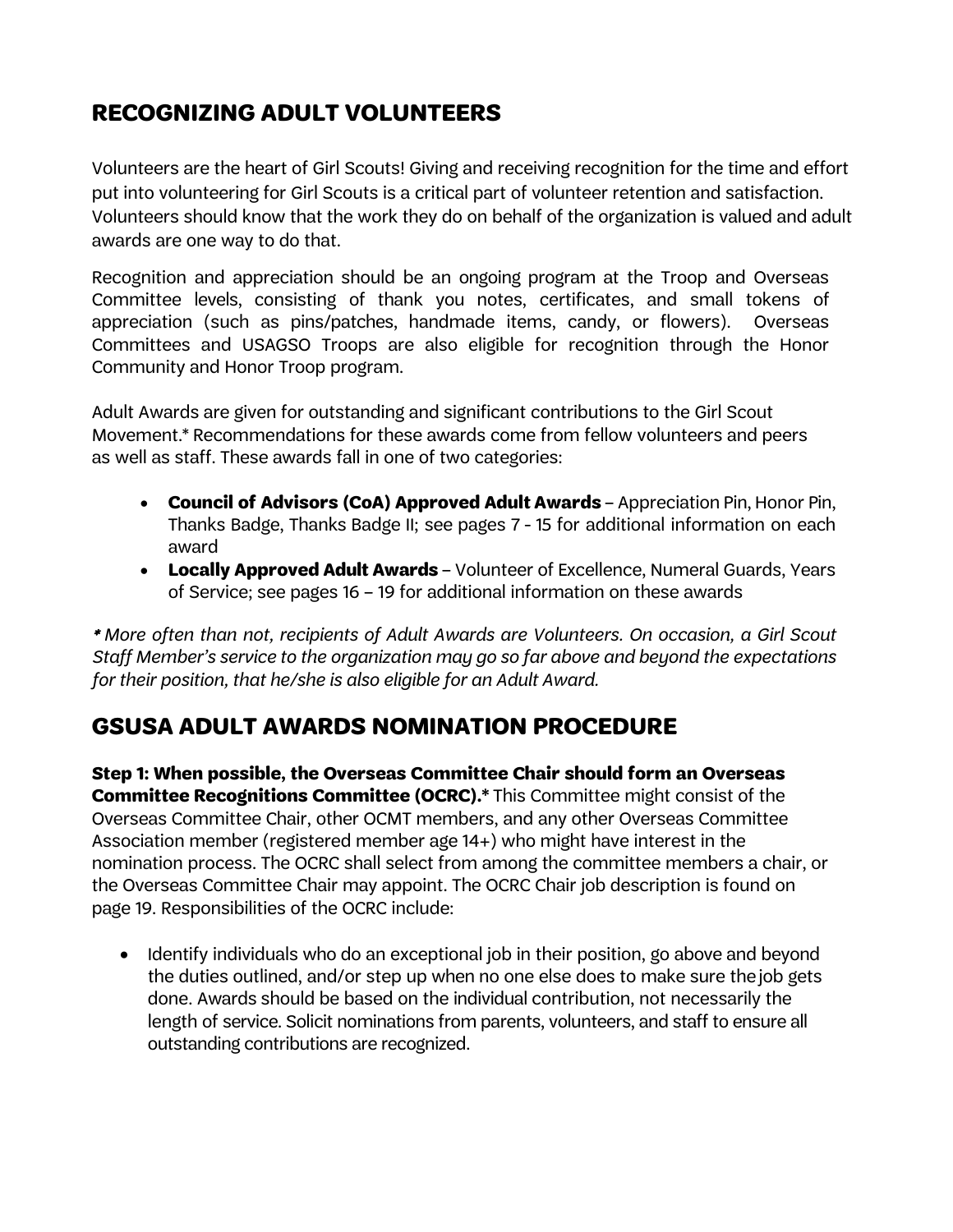- Review the contributions of all adults to determine who might qualify and meet specific criteria for a CoA or Locally Approved Adult Award.
- Once a list of candidates is matched with their potential awards, the OCRC Chair contacts individuals determined to be most appropriate to write endorsement letters in support of the nominee. The OCRC Chair should collect all endorsement letters via email (preferably in PDF files) to submit as attachments with each online nomination. Note: The number of endorsement letters needed depends on the award for which the adult is nominated.
- A planning calendar with important dates and milestones to keep in mind is provided on page 20 as a reference.

*\* If an OCRC cannot be formed, an individual may choose to lead the nomination process independently.*

**Step 2: The OCRC Chair or other designee submits nominations via the online form by February 15.** Each online form requires information about the nominator and nominee, a statement on the adult's outstanding service from the nominator, and appropriate number of endorsement letters. Links for each nomination are below:

[Appreciation Pin](https://usagso.wufoo.com/forms/rwskgcz1q5qetf/) [Honor Pin](https://usagso.wufoo.com/forms/r14k1zlu163njuu/) [Thanks Badge](https://usagso.wufoo.com/forms/r1shkx1i06958j1/) [Thanks II Badge](https://usagso.wufoo.com/forms/r6bwsnl0455pjq/)

**Step 3: The USAGSO Adult Awards Committee**, chaired by a USAGSO staff member, and comprised of 3 – 6 volunteers representing USAGSO's geographic diversity, review all submissions. After a thorough review, the USAGSO Adult Awards Committee will either endorse, modify, or deny the nomination based on the nominee meeting the award criteria, the appropriateness of the award in relation to the achievements of the nominee, and the effectiveness of the endorsement letters. The USAGSO Adult Awards Committee submits their recommendations with justification to the USAGSO Council of Advisors for review and approval, along with the nomination packages.

**Step 4: Once the USAGSO Council of Advisors reviews and approves the Adult Awards Committee recommendations, OCRC Chair and/or nominator will be notified of the decision in the Spring.** USAGSO will forward certificates and pins either to the nominator for presentation or directly to the award recipient, as indicated on the nomination form. All awards approved by the Council of Advisors (Appreciation Pin, Honor Pin, Thanks Badge, and Thanks Badge II) are provided complementary by USA Girl Scouts Overseas.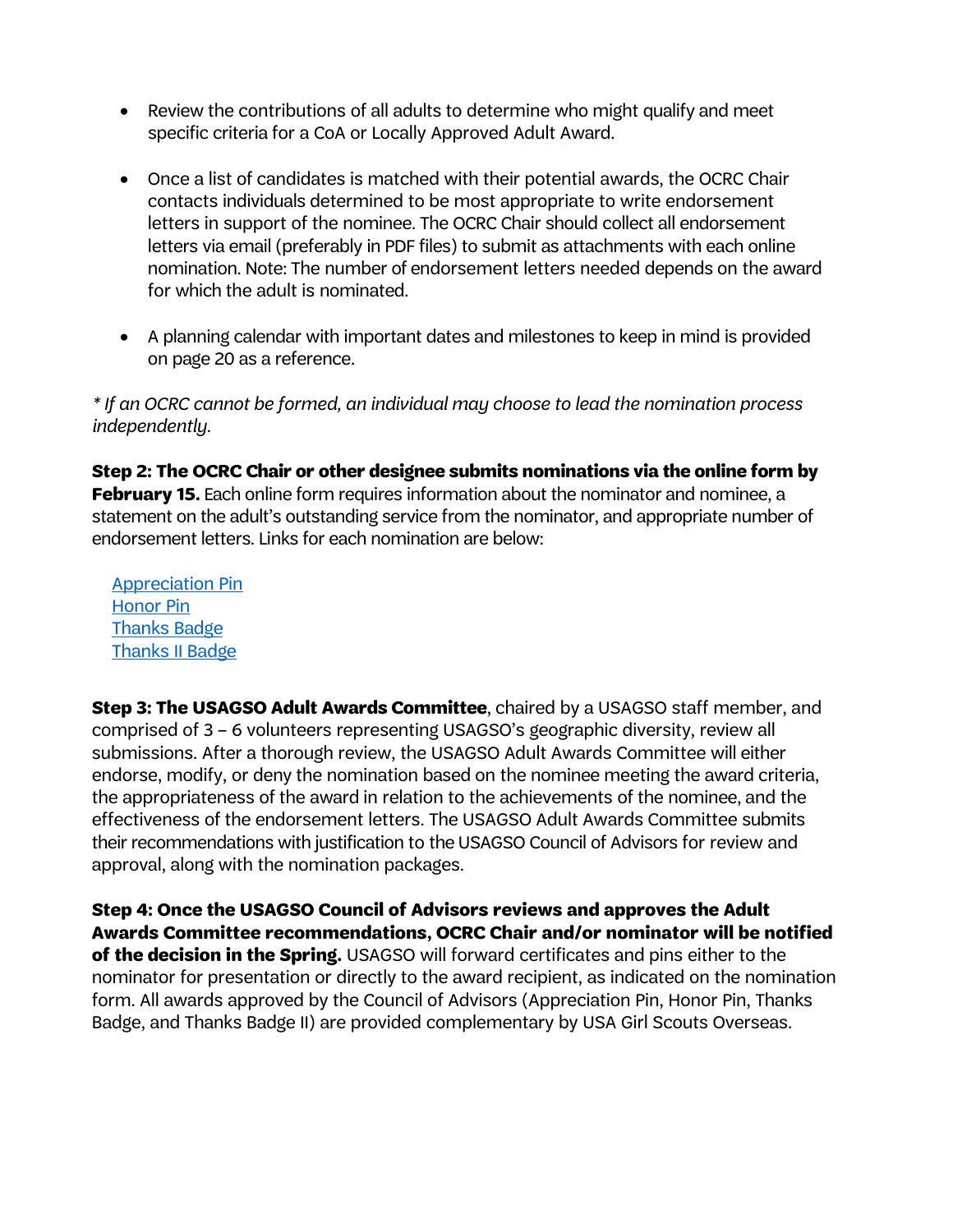# **COUNCIL OF ADVISORS APPROVED ADULT AWARDS**

The **Appreciation Pin** recognizes an individual's exemplary service in support of delivering the Girl Scout Leadership Experience, which has had measurable impact on one geographic area \* of service, helping USAGSO to reach and surpass its mission-delivery goals of the area.

The **Honor Pin** recognizes an individual's exemplary service in support of delivering the Girl Scout Leadership Experience, which has had measurable impact on two or more geographic areas \* of service, allowing USAGSO to reach and surpass its mission-delivery goals.

The **Thanks Badge** honors an individual whose ongoing commitment, leadership, and service have had an exceptional, measurable impact on meeting the mission-delivery goals and priorities of USAGSO or the entire Girl Scout Movement.

The **Thanks Badge II** honors a previous Thanks Badge recipient who has continued to provide exemplary service in a leadership role, resulting in measurable impact that benefits the entire Girl Scout Movement. Since receipt of the Thanks Badge, the candidate has provided distinguished service by taking a leadership role in developing a model that has been replicated at the national/international level in one or more of the following areas during the previous three years: Membership, Program, Fund Development, Strategic Planning, Pluralism, Human Resources, Marketing, and/or Communications.

*\* A geographic area for USA Girl Scouts Overseas is defined as a single Overseas Committee or location.* 







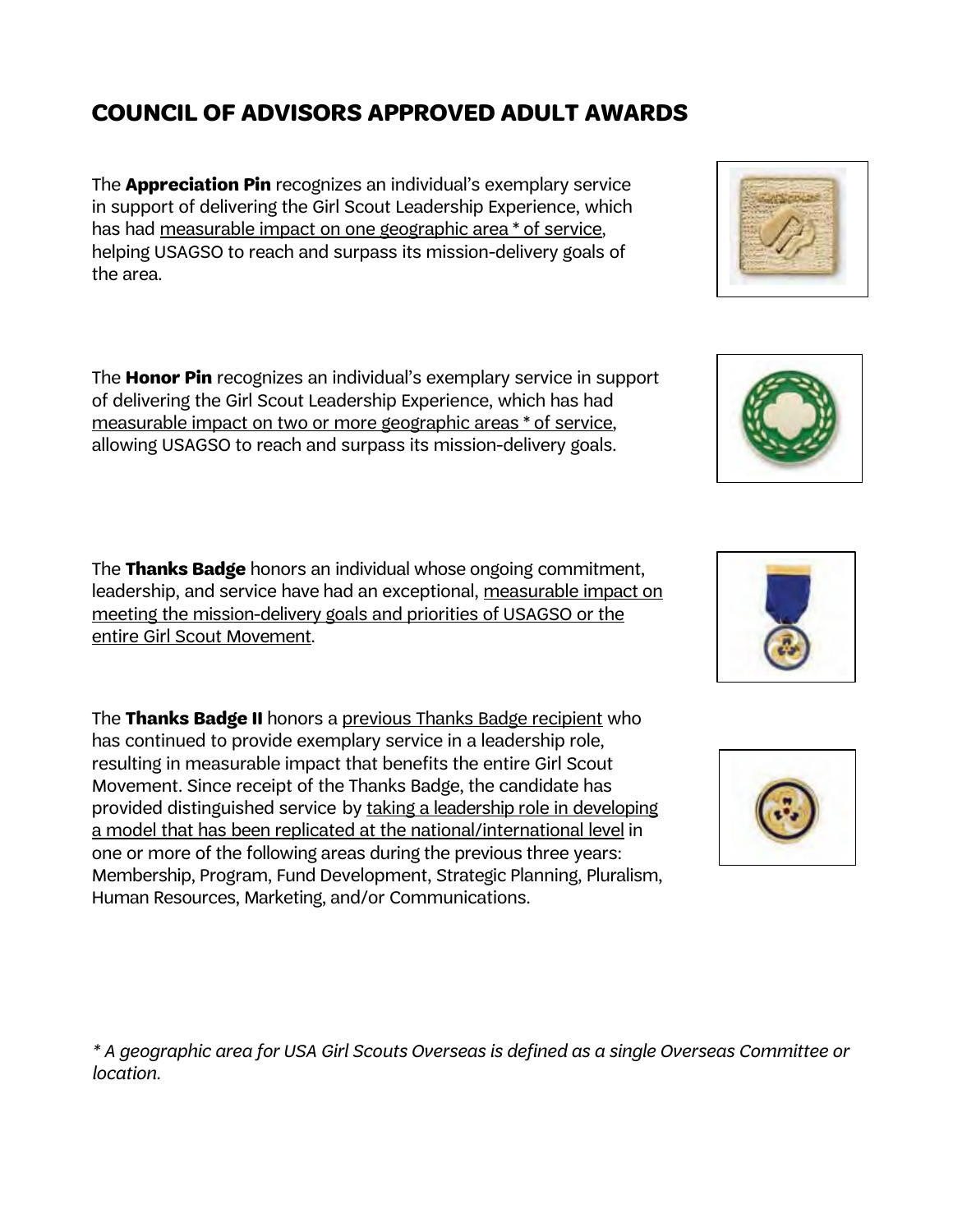## <span id="page-7-0"></span>**APPRECIATION PIN**

#### **Description**

This award recognizes an individual's exemplary service in support of delivering the Girl Scout Leadership Experience, which has had measurable impact on one geographic area of service, helping USAGSO to reach and surpass its mission-delivery goals of the area.

#### **Criteria**

- The candidate is an active, registered adult Girl Scout.
- $\cdot \cdot$  The service performed by the candidate is above and beyond the expectations for the position held and **made an impact on a geographic area** within USAGSO's jurisdiction.
- $\cdot \cdot$  The candidate actively recognizes, understands, and practices the values of inclusive behavior.

#### **Nomination Procedure**

The nomination and endorsement letter(s) are submitted [online](https://usagso.wufoo.com/forms/rwskgcz1q5qetf/) by the nominator. Note: The nominator cannot also write an endorsement letter.

The nominator shall contact those individuals most appropriate to write endorsement letters in support of the nominee. While the Appreciation Pin only **requires one endorsement letter**, we suggest you ask more than one person to write a letter in case a writer does not submit a letter on time, a letter lacks details or is poorly written, etc. Plus, more letters will only help a nomination!

The number of endorsement letters needed depends on the award for which the individual is nominated. Each letter should be unique and speak to the attributes that qualify the nominee for earning the award. The nominator collects the endorsement letters (preferably in a PDF file) and attaches them to the online nomination.

The entire nomination packet is submitted at once, online and reviewed by the USAGSO Adult Awards Committee. This Committee submits their recommendation to the USAGSO Council of Advisors for final approval.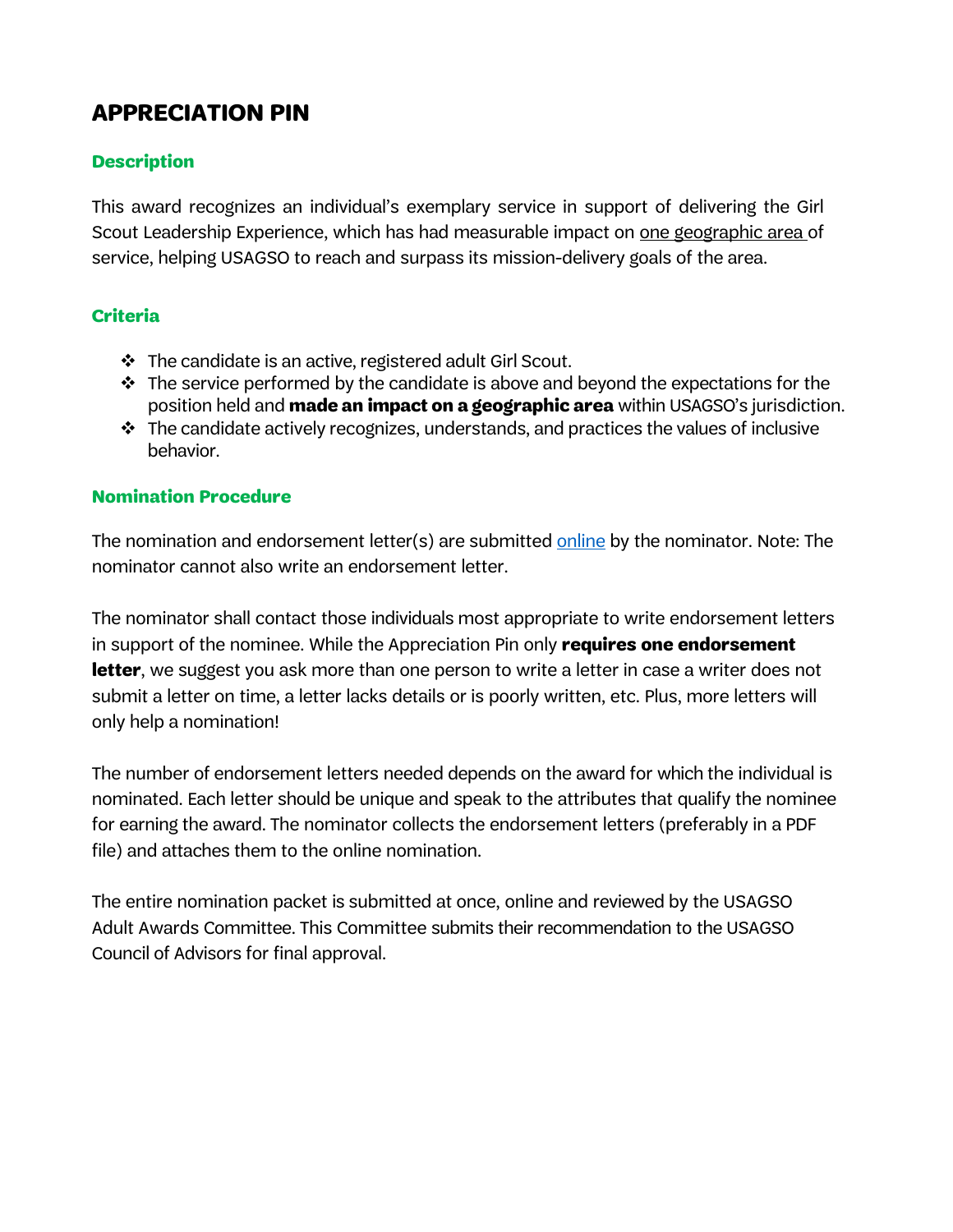My nominee organized an Overseas Committee event on STEM which attracted more than 350 girls (100 more than originally expected). Because of this event, the girls were exposed to and had a chance to experience hands on activities which they would normally not encounter such as magnetic forces, coding, structural engineering, and chemical reactions. Many troops are using this STEM event to meet the Honor Troop requirement.

Two major corporations in our community also got to see Girl Scouting in a new light and they were exposed to what our organization is all about. The companies sent 10 volunteers to the event to help out and have even agreed to give their employees time off to volunteer with local troops in the future!

#### **Example #2**

My nominee saw a need for leaders of girls on the waiting list, so she, along with 3 other Brownie leaders, volunteered to lead a troop meeting one Saturday a month for 9-months in rotation to allow these girls an opportunity to experience Girl Scouting. As a result of these troop meetings, 18 girls earned their first Girl Scout Journey.

<span id="page-8-0"></span>My nominee also held three parent meetings – one at the very beginning, one in the middle after 4-months of meetings, and the last one at the very end of the 9-month program – and spoke to parents about volunteering as troop leaders. As a result of her efforts, two of the girls' mothers and one girl's aunt stepped up to lead the troop next year!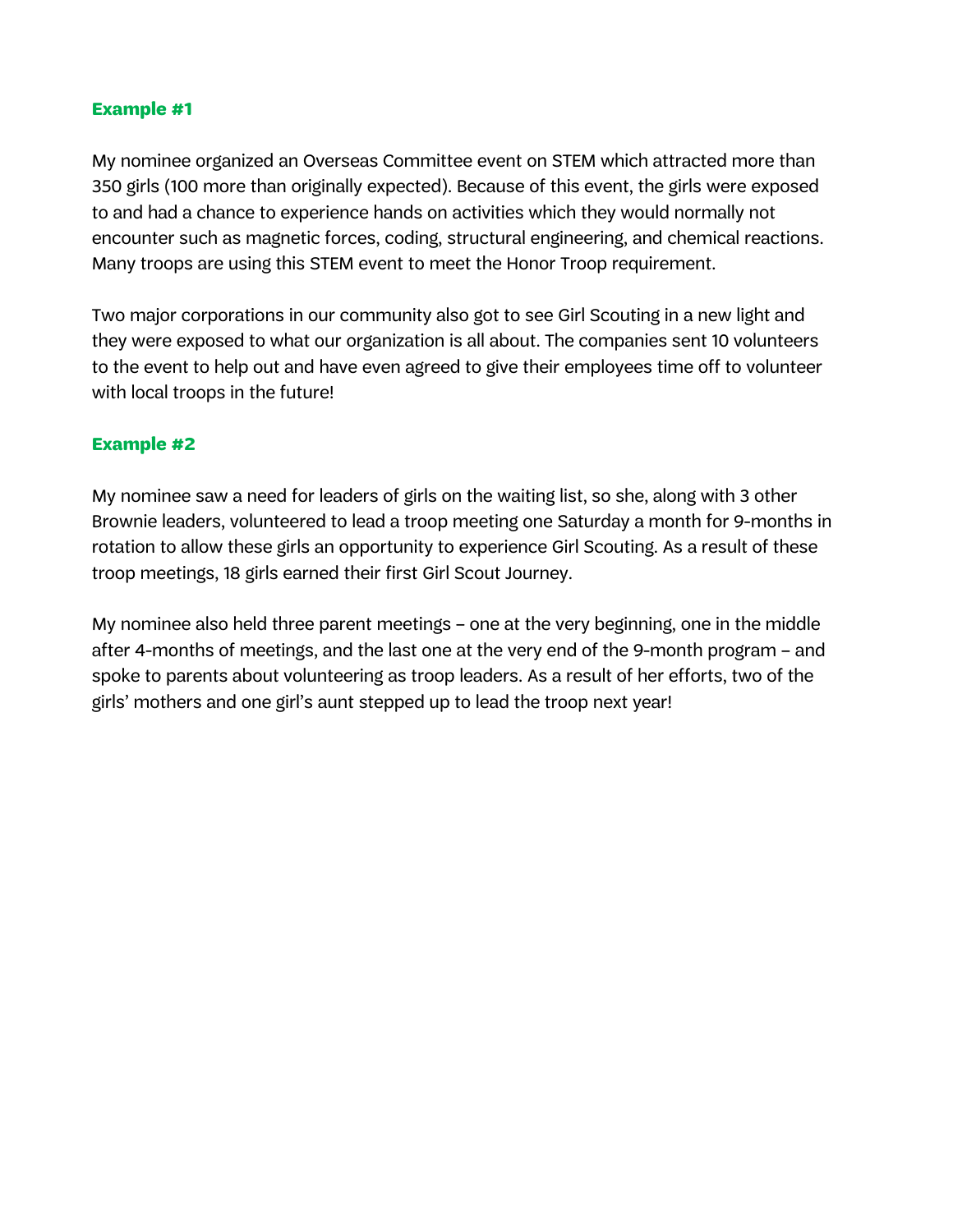## **HONOR PIN**

#### **Description**

This award recognizes an individual's exemplary service in support of delivering the Girl Scout Leadership Experience, which has had measurable impact on two or more geographic areas of service, allowing USAGSO to reach and surpass its mission-delivery goals.

#### **Criteria**

- The candidate is an active, registered adult Girl Scout.
- Position held and **made an impact on two or more geographic areas** within USAGSO's jurisdiction.
- $\cdot \cdot$  The candidate actively recognizes, understands, and practices the values of inclusive behavior.

#### **Nomination Procedure**

The nomination and endorsement letters are submitted [online](https://usagso.wufoo.com/forms/r14k1zlu163njuu/) by the nominator. Note: The nominator cannot also write an endorsement letter.

The nominator shall contact those individuals most appropriate to write endorsement letters in support of the nominee. While the Honor Pin **requires two endorsement letters**, we suggest you ask more than two people to write a letter in case a writer does not submit a letter on time, a letter lacks details or is poorly written, etc. Plus, more letters will only help a nomination!

The number of endorsement letters needed depends on the award for which the individual is nominated. Each letter should be unique and speak to the attributes that qualify the nominee for earning the award. The nominator collects the endorsement letters (preferably in a PDF file) and attaches them to the online nomination.

The entire nomination packet is submitted at once, online and reviewed by the USAGSO Adult Awards Committee. This Committee submits their recommendation to the USAGSO Council of Advisors for final approval.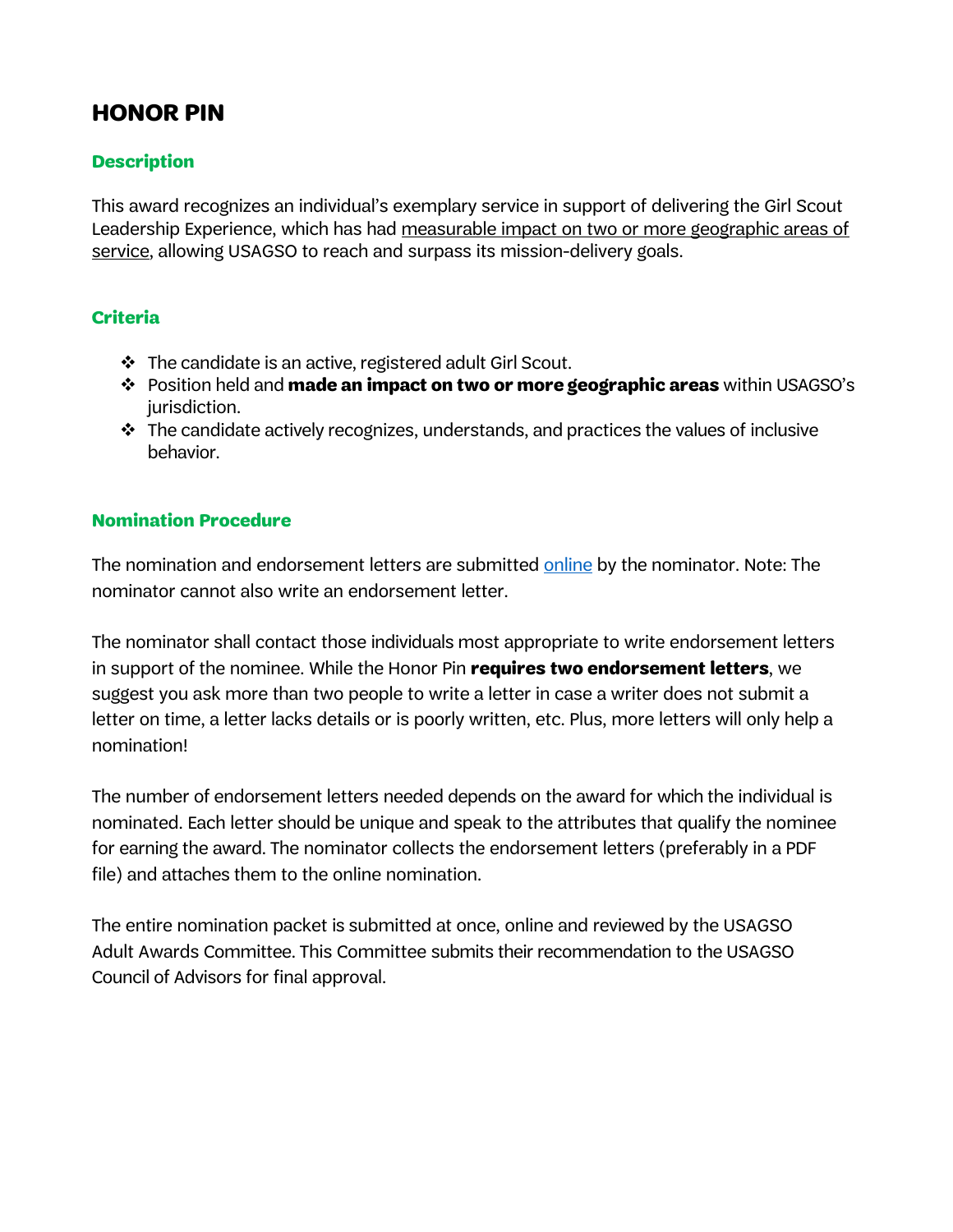This volunteer stepped up as Overseas Committee Chair three years ago when no one else volunteered. At that time, she had only been a troop leader for 2-years. She has taken on several additional roles which needed to be filled including Camp-In Coordinator, Philanthropy Chair, and Highest Awards Advisor. She ensured a smooth transition from year to year for our OCMT by recruiting and onboarding volunteers to fill much needed positions. Having a well-functioning team improved our Overseas Committee as a whole.

Because of her efforts, our Overseas Committee decided to invite a neighboring group to attend our annual Camp-In last year. This nominee reached out to the neighboring Overseas Committee Chair and created a plan to involve their girls in our event. My nominee coordinated transportation, sleeping accommodations, and all other program details for 25 girls and 5 adults from the neighboring group. This group had so much fun at our Camp-In, they hosted their own (and invited our girls this time) event this year! Important to note that before this, there had been NO program opportunities for girls in this Committee for many years. My nominee was the spark this Committee needed to start hosting programs of their own for their girls.

#### **Example #2**

My nominee serves as an archery, low-ropes, and canoeing facilitator at our Spring and Summer campouts. Over the last 2-years of volunteering at our campouts, he has helped more than 100 girls experience these outdoor activities. In addition to volunteering at our campouts, he also volunteers throughout the year for other Overseas Committees, ensuring Girl Scouts throughout Italy are able to participate in outdoor activities. This nominee even helped recruit two other dads to become lifeguards so that our girls could swim at camp this summer. Hundreds of girls are experiencing the joys of outdoor activities as a result of his actions.

<span id="page-10-0"></span>Additionally, last summer, this volunteer took two weeks of vacation from his job to volunteer as a Counselor at Camp Lachenwald where he facilitated archery and the lowropes/cooperation course for 120 Girl Scout campers from all corners of USAGSO. He is already talking about being a volunteer Counselor again next year!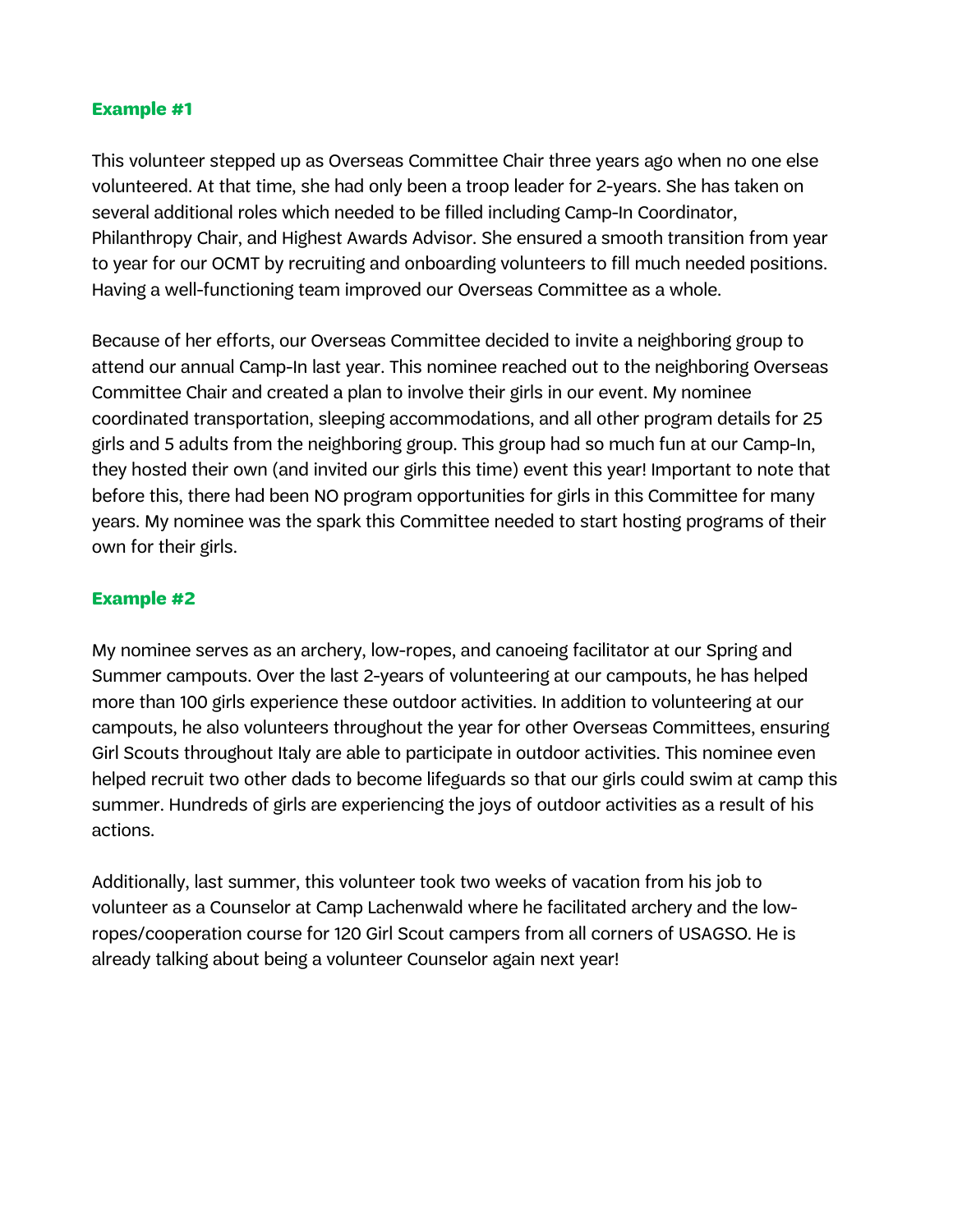# **Thanks Badge**

#### **Description**

This award honors an individual whose ongoing commitment, leadership, and service have had an exceptional, measurable impact on meeting the mission-delivery goals and priorities of USAGSO or the entire Girl Scout Movement.

#### **Criteria**

- The candidate is an active, registered adult Girl Scout.
- $\cdot \cdot$  The outstanding service performed by the candidate resulted in outcomes that **benefitted all of USAGSO or the entire Girl Scout organization**, and is so significantly above and beyond the call of duty that no other award would be appropriate.
- $\cdot \cdot$  The candidate actively recognizes, understands, and practices the values of inclusive behavior.

#### **Nomination Procedure**

The nomination and endorsement letters are submitted [online](https://usagso.wufoo.com/forms/r1shkx1i06958j1/) by the nominator. Note: The nominator cannot also write an endorsement letter.

The nominator shall contact those individuals most appropriate to write endorsement letters in support of the nominee. While the Thanks Badge **requires three endorsement letters**, we suggest you ask more than three people to write a letter in case a writer does not submit a letter on time, a letter lacks details or is poorly written, etc. Plus, more letters will only help a nomination!

The number of endorsement letters needed depends on the award for which the individual is nominated. Each letter should be unique and speak to the attributes that qualify the nominee for earning the award. The nominator collects the endorsement letters (preferably in a PDF file) and attaches them to the online nomination.

The entire nomination packet is submitted at once, online and reviewed by the USAGSO Adult Awards Committee. This Committee submits their recommendation to the USAGSO Council of Advisors for final approval.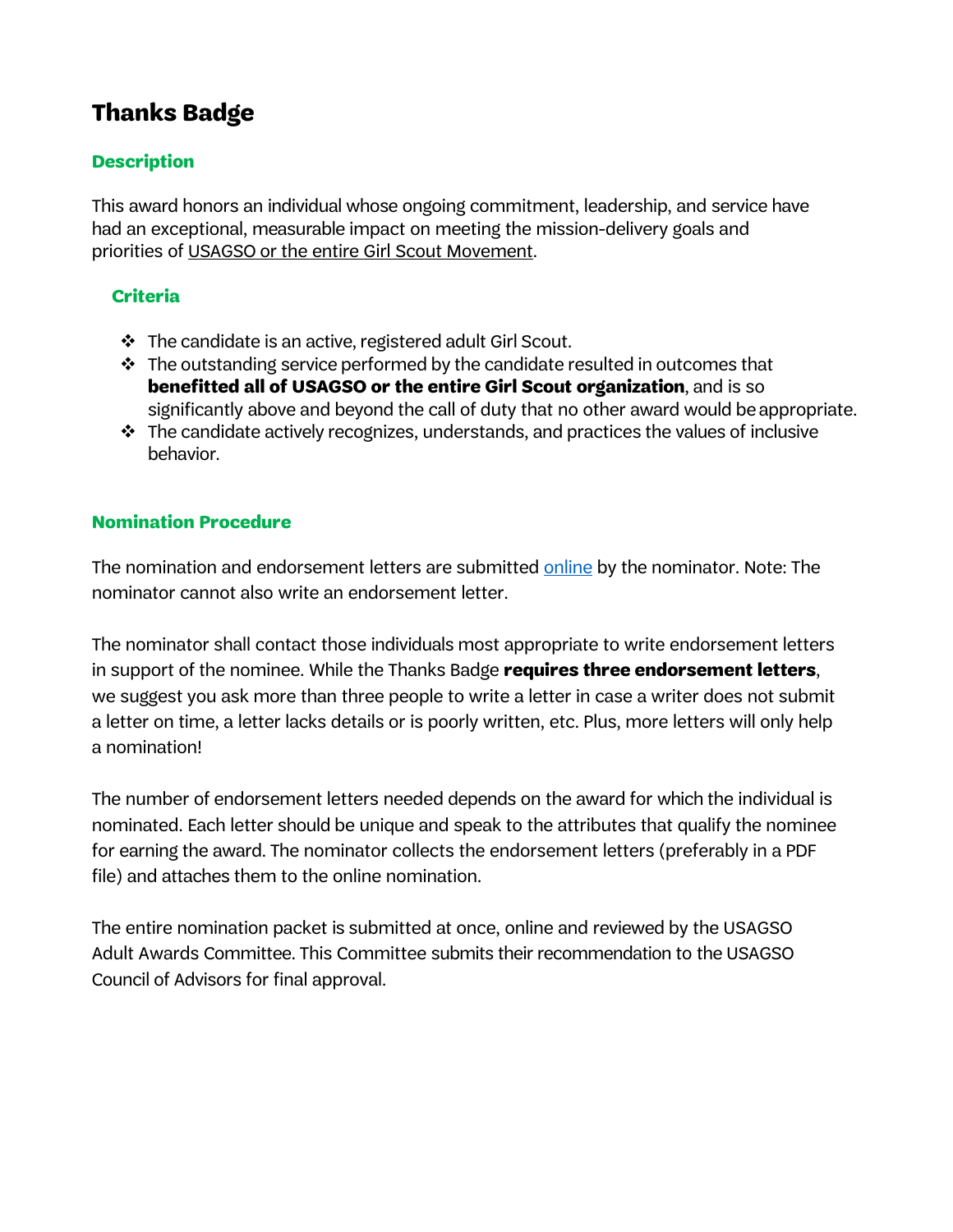This nominee has been a volunteer with USAGSO for more than 20-years, through 10 moves, and in 8 different countries. No matter where her life takes her and her family, one of the first things she does when arriving in a new location is connect with the local Girl Scout Overseas Committee/Service Unit. She started as a Brownie Troop Leader for her youngest daughter in 1985 and since then has held the following positions: Troop Leader for all program grade levels (Daisies, Brownies, Juniors, Cadettes, Seniors, and Ambassadors) from 1985 – 2002 serving more than 100 girls in the process, Bronze Award Advisor to 15 girls who went on to earn the award in 1997, Silver Award Advisor to 8 girls who went on to earn the award in 2000, Gold Award Advisor to 3 girls who went on to earn the award in 2002, Registrar for USAGSO – Anglia (2003-2004), Overseas Committee Chair for USAGSO – Anglia (2004-2006), Okinawa (2008-2010), and Kaiserslautern (2011-2012), and Events Coordinator for USAGSO – Camp Courtney (1999-2002), Anglia (2003-2005), and Panama (2016-Present).

This volunteer became a Global Facilitator for USAGSO in 2016 and a National Volunteer Partner (NVP) for GSUSA shortly thereafter. In her role as a Global Facilitator, my nominee has trained more than 250 USAGSO volunteers in courses such as New Troop Leader Training, Understanding Journeys, Camping, Fire Building, Outdoor Cooking, and Highest Awards. As a NVP, she travelled to Columbus, Ohio in October 2017 to spend a week working (all on a volunteer basis, of course) 12-hour days in the Hall of Experiences at G.I.R.L. 2017, which saw more than 10,000 girl and adult visitors over the course of the event.

#### **Example # 2**

When this volunteer saw an opportunity to use Journeys to not only serve current Girl Scouts but also increase membership through the camp pathway, she jumped at the opportunity to give girls everywhere invaluable outdoor experiences! She spent 2-years identifying Overseas Committees to host and local companies to provide in-kind, financial, and volunteer support for USAGSO Campapalooza. This volunteer led a task group of 5 older girls to design and develop progressive programming, based on girl-led processes and Journey content, which culminated in take-action projects.

The multi-year project culminated in 8 Overseas Committee in Africa, Asia, Europe, and South America hosting Campapalooza programs the week of June 6, 2016. These programs served more than 400 current Girl Scouts and recruited 47 brand new Girl Scouts! Thanks to Campapalooza, USAGSO experienced a 20% percent overall increase in camp registrations, gained 85 new volunteers, and established new partnerships with 11 local organizations.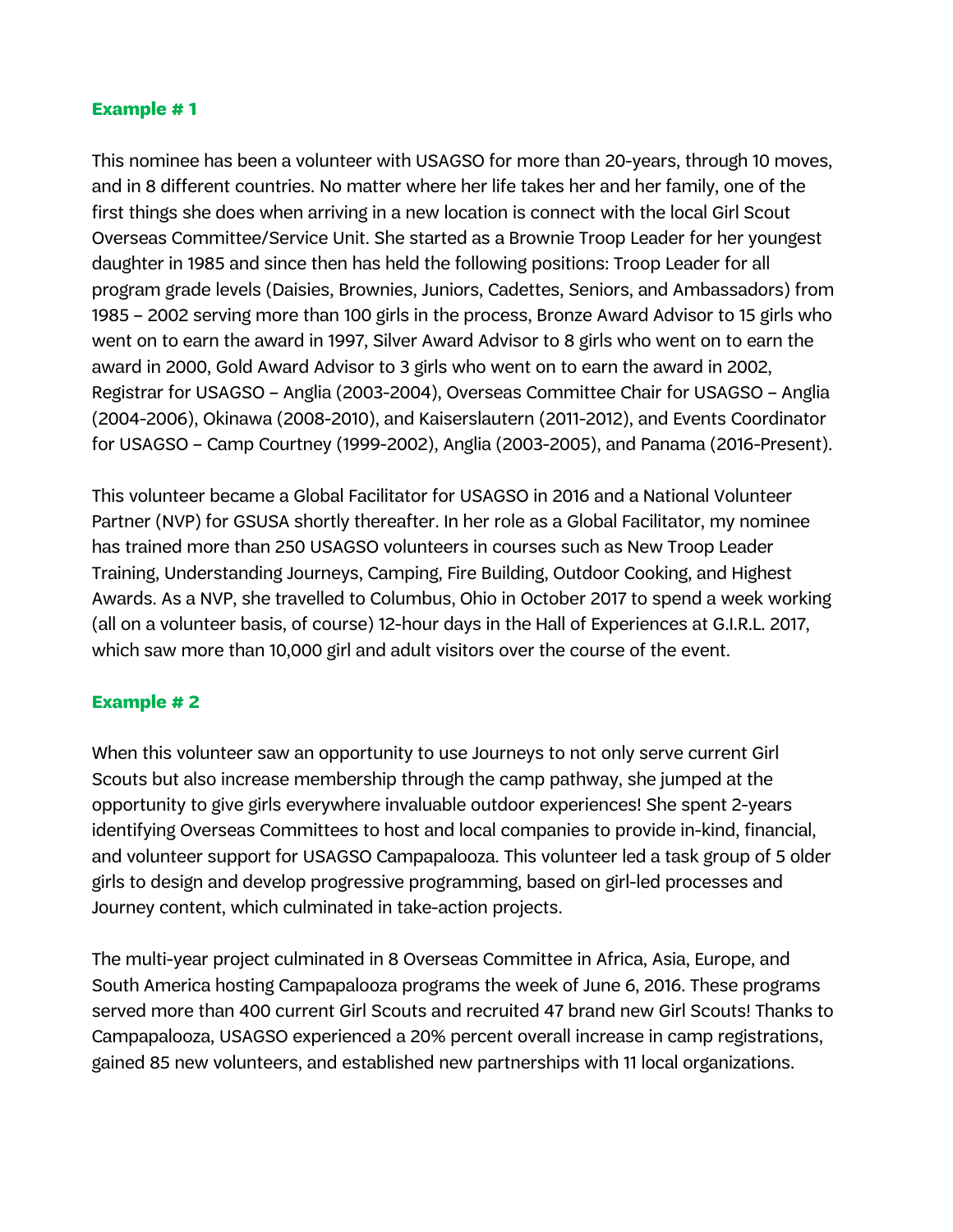# <span id="page-13-0"></span>**Thanks Badge II**

#### **Description**

This award honors a previous Thanks Badge recipient who has continued to provide exemplary service in a leadership role, resulting in measurable impact that benefits the entire Girl Scout Movement. Since receipt of the Thanks Badge, the candidate has provided distinguished service by taking a leadership role in developing a model that has been replicated at the national/international level in one or more of the following areas during the previous three years: membership, program, fund development, strategic planning, pluralism, human resources, marketing, and/or communications.

#### **Criteria**

- The candidate is an active, registered adult GirlScout.
- The **candidate has received the ThanksBadge**.
- $\cdot \cdot$  The outstanding service performed by the candidate resulted in outcomes that **benefitted the entire Girl Scout organization**, and is so significantly above and beyond the call of duty that no other award would beappropriate.
- $\cdot \cdot$  The candidate actively recognizes, understands, and practices the values of inclusive behavior.

#### **Nomination Procedure**

The nomination and endorsement letters are submitted [online](https://usagso.wufoo.com/forms/r6bwsnl0455pjq/) by the nominator. Note: The nominator cannot also write an endorsement letter.

The nominator shall contact those individuals most appropriate to write endorsement letters in support of the nominee. While the Thanks II Badge **requires three endorsement letters**, we suggest you ask more than three people to write a letter in case a writer does not submit a letter on time, a letter lacks details or is poorly written, etc. Plus, more letters will only help a nomination!

The number of endorsement letters needed depends on the award for which the individual is nominated. Each letter should be unique and speak to the attributes that qualify the nominee for earning the award. The nominator collects the endorsement letters (preferably in a PDF file) and attaches them to the online nomination.

The entire nomination packet is submitted at once, online and reviewed by the USAGSO Adult Awards Committee. This Committee submits their recommendation to the USAGSO Council of Advisors for final approval.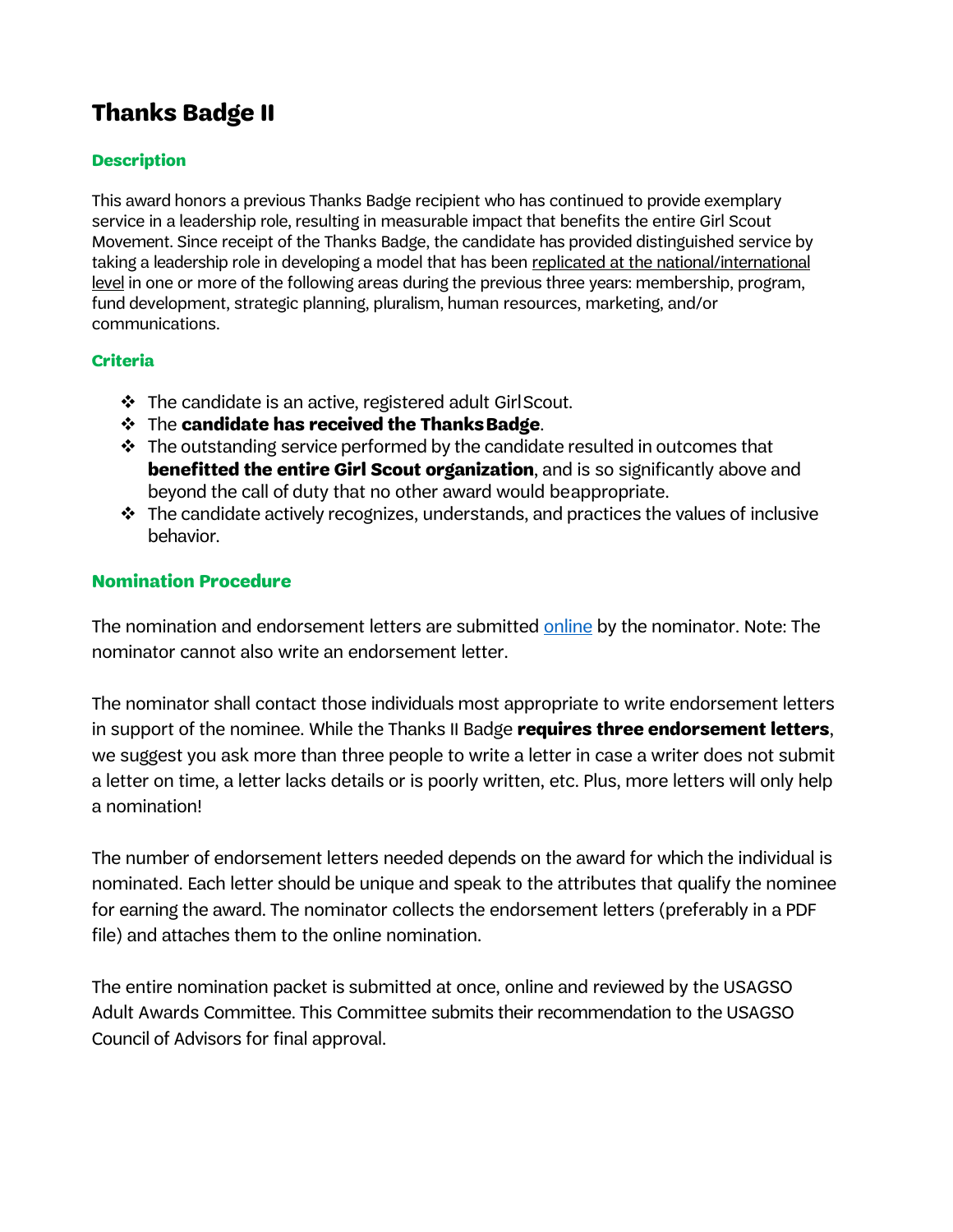After receiving the Thanks Badge 2-years ago for her work creating Campapalooza, my nominee was so motivated by the success of this Campapalooza project, she formed a task group to ensure the program would be sustained for years to come. She started by recruiting one pair of representatives from each continent (one Senior or Ambassador Girl Scout and one adult volunteer) as well as a USAGSO staff member, Global Facilitator and Council of Advisors member to serve on her task group. This task group provides the theme and dates for Campapalooza each year, manages registration, payments, and promotion for all Overseas Committee hosts, and creates programming templates to ensure a consistent experience no matter which event a girl attends.

As a result of her efforts, Campapalooza is now in its 4<sup>th</sup> year. Each year, at least 15 Overseas Committees simultaneously host events for Girl Scouts in their region. Over the last 4-years, more than 2,000 girls have attended Campapalooza and earned an Outdoor Journey. Recruitment remains a focus of these events every year, and as such, more than 500 new girls have joined Girl Scouts thanks to this nominee's bright idea and hard work!

#### **Example #2**

This nominee has been a volunteer with USAGSO for more than 20-years, through 10 moves, and in 8 different countries. She even earned the Thanks Badge 5-years ago for her volunteer service as a Global Facilitator and National Volunteer Partner (among many other things) but didn't stop there!

This volunteer became a Global Facilitator for USAGSO in 2016 and a National Volunteer Partner (NVP) for GSUSA shortly thereafter. After many years training other Girl Scout volunteers all over the world, she recognized the need for a consistent, easily accessible learning platform for all Girl Scout volunteers, whether they're in Colorado, Connecticut, Croatia, or China! For the last year and a half, this volunteer chaired the GSUSA work group that designed and built a new system called gsLearn. As Chair for the gsLearn work group, she lead a team of 10 volunteers and Council/GSUSA staff from around the country in the ideation of a new way of learning for Girl Scout volunteers. She and her team created gsLearn from the ground up and were thrilled to see it launch 6-months ago. Since launching, more than 5,000 volunteers have completed over 25,000 hours of online learning, all designed to help them deliver the Girl Scout Leadership Experience to girls around the world.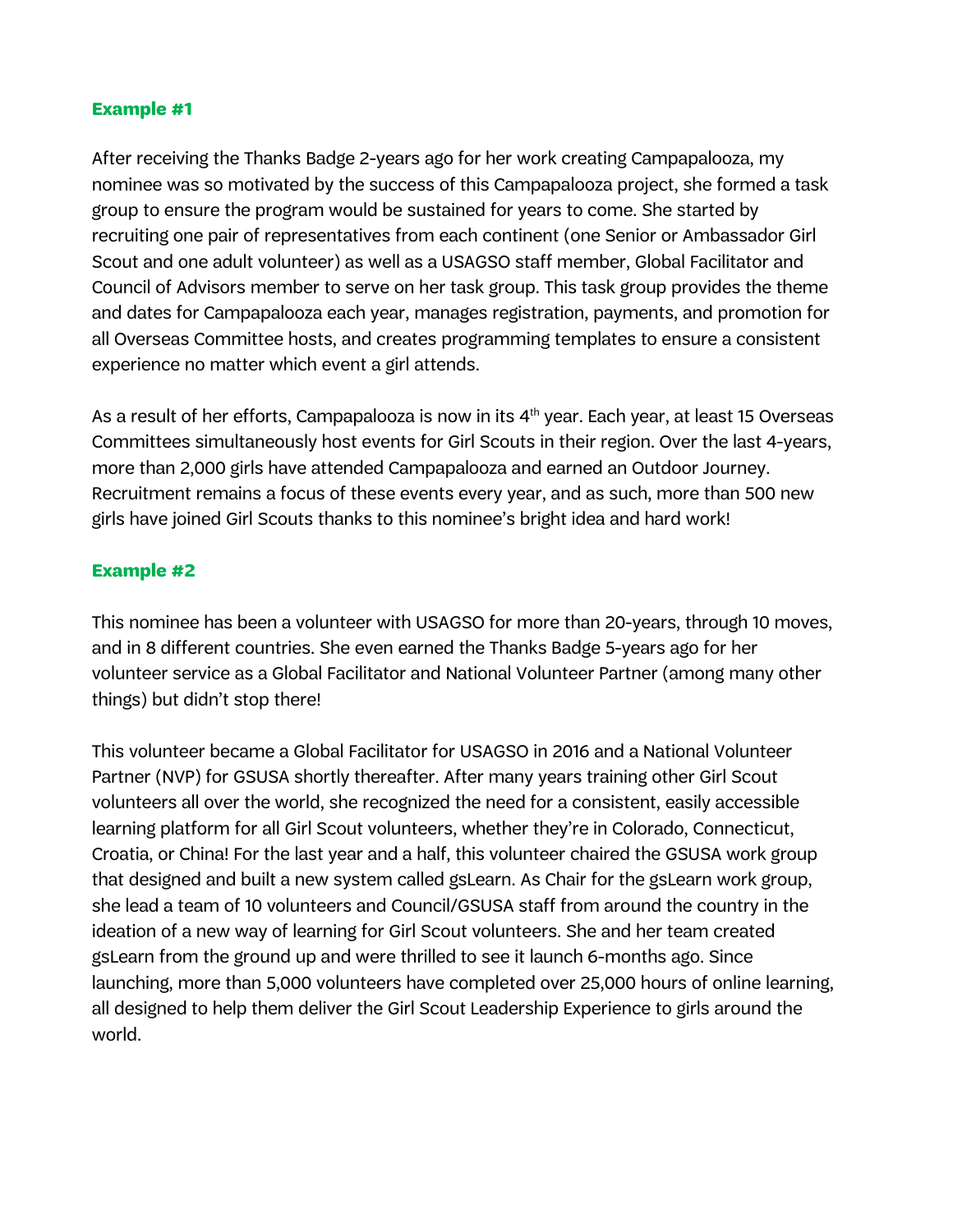## <span id="page-15-0"></span>**LOCALLY APPROVED VOLUNTEER AWARDS**

The **Volunteer of Excellence** award recognizes volunteers who have contributed outstanding service while partnering directly with girls to implement the Girl Scout Leadership Experience through use of the National Program Portfolio and/or who have contributed outstanding service in support of USAGSO's mission delivery to adult members.

**Numeral guards** recognize the number of combined years as a girl and adult member. Pins are available in 5-year increments (5, 10, 15, 20, etc.).

Overseas Committees can order and purchase pins for volunteers on the [USA Girl Scouts Overseas](http://www.overseasgirlscoutworld.org/25YR-NUMERAL-GUARD-731955096250-1857/) Shop. All Numeral Guard recipients should be recognized at their local Overseas Committee Recognitions Event.

**Years of Service** pins recognize the number of years of active service as an adult member. Pins are available in 5-year increments (5, 10, 15, 20, etc.).

Overseas Committees can order and purchase pins for volunteers on the [USA Girl Scouts Overseas Shop.](http://www.overseasgirlscoutworld.org/5-YR-VOL-SERVICE-PIN-731955099732-8991/) All Years of Service recipients should be recognized at their local Overseas Committee Recognitions Event.





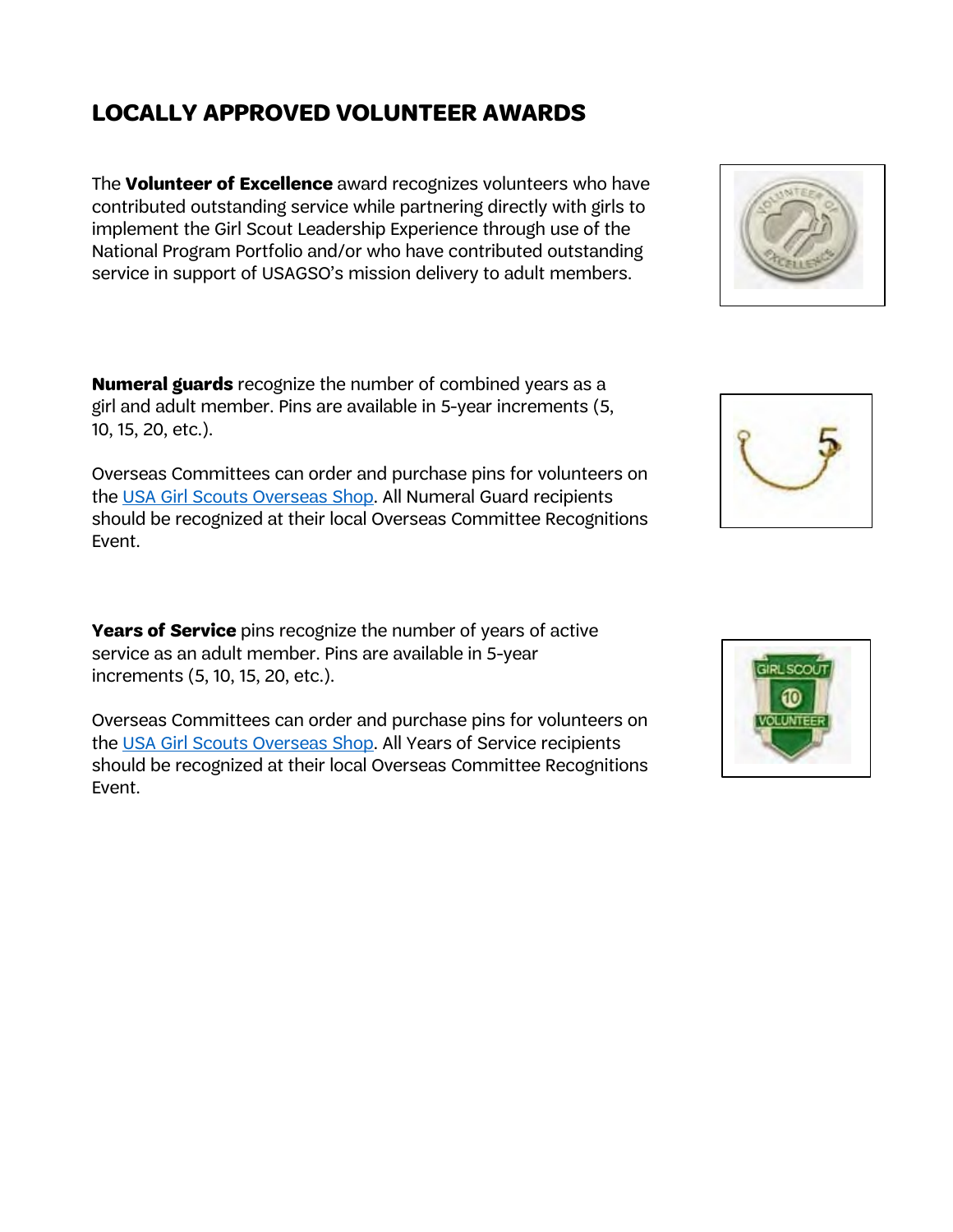# **Volunteer of Excellence**

#### **Description**

This award recognizes volunteers who have contributed outstanding service while partnering directly with girls to implement the Girl Scout Leadership Experience through use of the National Program Portfolio or who have contributed outstanding service in support of the USAGSO's mission delivery to adult members.

#### **Criteria**

- The candidate is an active, registered adult Girl Scout.
- $\cdot$  The candidate has successfully completed a term of service and all requirements for the position.
- $\cdot \cdot$  The candidate has performed beyond expectations for the position to either:
	- o Deliver the Girl Scout Leadership Experience to girls using the national program portfolio OR
	- o Support USAGSO's mission-delivery goals in one or more of the following functional areas: membership development/community cultivation, volunteer relations and support, program, leadership and governance, fund development, and council support service (such as IT, customer service, merchandising, marketing and communication)
- $\cdot$  The candidate actively recognizes, understands, and practices the values of inclusive behavior.

#### **Nomination Procedure**

A complete [nomination form](https://usagso.wufoo.com/forms/volunteer-of-excellence-nomination-form/) is submitted to the OCRC<sup>\*</sup> with supporting documentation (as appropriate). The OCRC approves or denies the nomination and submits to USAGSO. Once received, USAGSO will send a link to purchase the Volunteer of Excellence pin through our Overseas Girl Scout World Shop. The price of the pin after the discount code is applied is \$9.00.

*\* If there is no OCRC, please submit the nomination form to your Overseas Committee Chair (OCC). If there is no OCC, please submit the nomination form directly online.*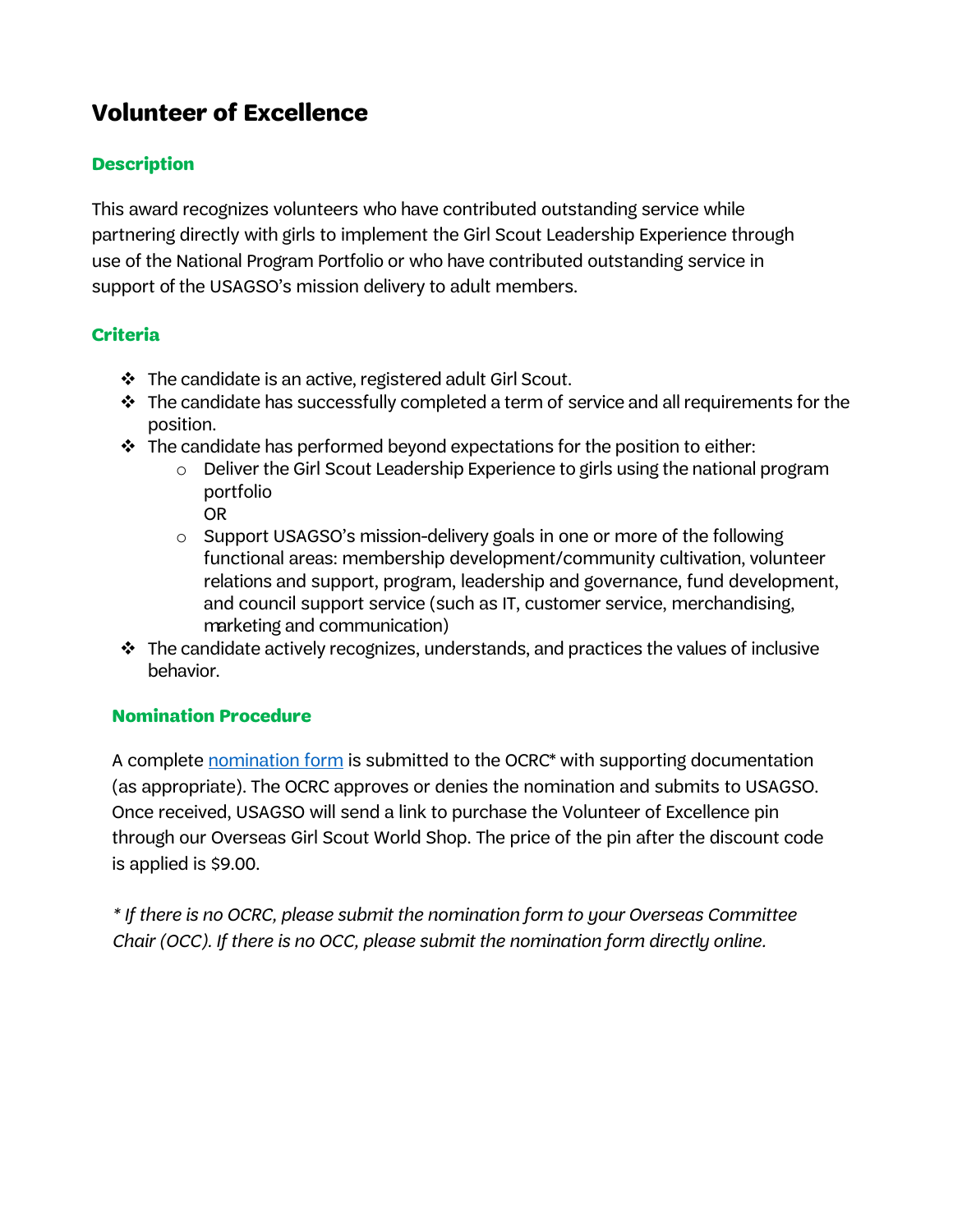A volunteer Program Advisor works over the course of the year with a teen advisory committee of 8 current Girl Scout Seniors and Ambassadors who plan and deliver four performance day camps, using content from the Junior aMuse Journey. As a result, 55 Junior Girl Scouts completed the aMuse Journey and consequently the pre-requisite for the Bronze Award. Due to advertising efforts outside of currently registered Girl Scouts, the performance day camps also recruited 20 new Girl Scouts who registered specifically to attend the program. Each member of the teen advisory committee earned their Service to Girl Scouting pin.

#### **Example #2**

A college-student sees a posting on the Overseas Committee's Facebook page encouraging recognition of volunteers on Leader's Day. She sees an opportunity to use the Overseas Committee's Website to make this type of volunteer recognition easy and relevant for everyone to use. In coordination with the OCMT, she helps launch a recognition page on the website that leverages tools like e-cards and online voting campaigns, highlights real volunteer success stories, and provides valuable information on ways to thank all volunteers throughout the year. As a result, 25 personal thank-you letters are sent to volunteers by other volunteers, parents, and girls in a year's time. Nomination for USAGSO and GSUSAearned awards also rise by 30%, and on end of year satisfaction surveys, volunteers report feeling highly valued.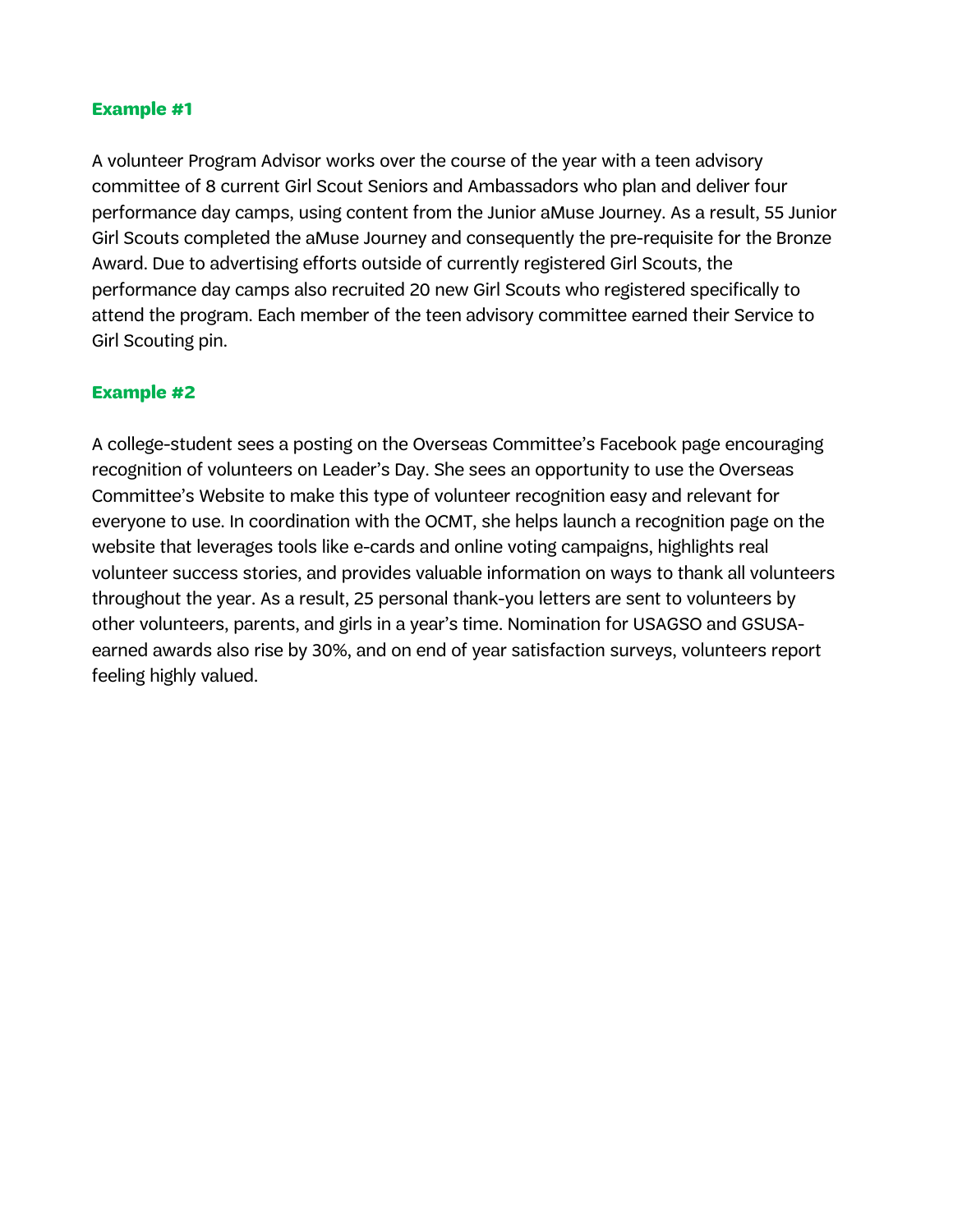

#### **Overseas Committee Recognitions Committee (OCRC) Chair Volunteer Position Description**

**Term:** One year, may be reappointed

#### **Appointed by/Accountable to:** Overseas Committee Chair (OCC)

**Function:** This position is accountable for managing the Overseas Committee's recommendations for the following recognitions: Volunteer of Excellence, Appreciation Pin, Honor Pin, Thanks Badge, and Thanks II Badge

#### **Responsibilities:**

- Recruit community members who are willing to serve on the OCRC
- Solicit nominations for all available awards
- Keep volunteers and parents informed on the awards available and the process to nominate people for these awards
- Ensure that applications for CoA Approved Adult Awards meet required criteria, are properly prepared and contain the required number of endorsement letters; submit complete nominations within the deadlines stated by USAGSO
- Be familiar with the requirements for Locally Approved Adult Awards; make sure that nominees for these recognitions meet the criteria and supporting documentation (as appropriate) is received before approving these awards

#### **Qualifications:**

- Adhere to the Girl Scout Promise and Law and become a registered member
- Ability to work with people from various backgrounds
- Attention to detail
- Complete training for the position

| Signature of Candidate: |  |
|-------------------------|--|
| Signature of OCC:       |  |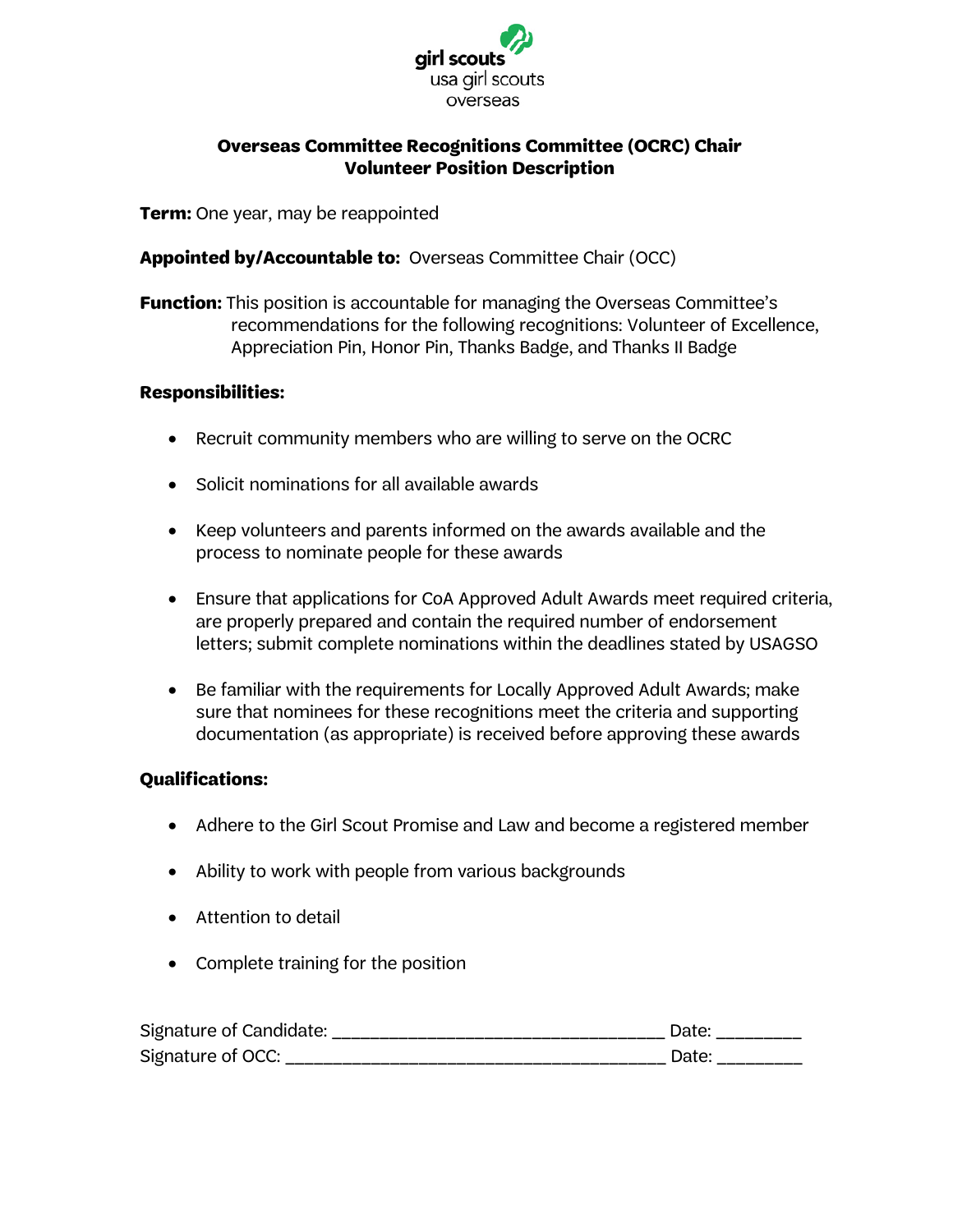# **OCRC Chair Planning Calendar**

| <b>August</b><br>Start looking for Awards Committee<br>members!<br>Be sure to tell your OCMT about the Honor<br>٠<br>Community and Honor Troop awards and to<br>begin setting goals that will qualify you for<br>these award                                                                    | <b>February</b><br>Find a creative way to recognize all of the<br>٠<br>cookie sale volunteers at this month's<br>Leader Meeting<br>CoA Approved Adult Award nominations<br>and supporting letters of endorsement are<br>due February 15th                                                                                                                                                                                           |
|-------------------------------------------------------------------------------------------------------------------------------------------------------------------------------------------------------------------------------------------------------------------------------------------------|-------------------------------------------------------------------------------------------------------------------------------------------------------------------------------------------------------------------------------------------------------------------------------------------------------------------------------------------------------------------------------------------------------------------------------------|
| <b>September</b><br>Ask for 5-10 minutes at the next Leaders'<br>Meeting to review all of the awards available<br>to Girl Scout volunteers<br>Create a half-page flier advertising the<br>Volunteer of Excellence Award and hand it out<br>to all new leaders                                   | <b>March</b><br>It's Girl Scout Week; contact local media to<br>spotlight one outstanding Girl Scout<br>volunteer every day<br>Check in on your progress towards earning<br>$\bullet$<br>the Honor Community Award; Is there<br>anything you need to start doing now to be<br>sure you qualify for the award this summer?<br>If you're not returning to the position next<br>$\bullet$<br>year, start looking for a replacement now |
| <b>October</b><br>Contact parents and girls (via email or at a<br>community-wide event if possible) to start<br>soliciting nominations for all awards<br>Create folders in Google Drive, Drop Box, etc.<br>٠<br>to keep track of nominations and letters of<br>recommendations for each nominee | April<br>It's Volunteer Appreciation Month; contact<br>٠<br>local radio and newspapers and ask to<br>highlight outstanding Girl Scout volunteers<br>Announce all award recipients at this<br>٠<br>month's Leaders' Meeting<br>Brag about your award recipients in the<br>local community; contact partners and<br>marketing outlets to highlight our volunteers                                                                     |
| <b>November</b><br>Take a deep breath!<br>Hold your first Awards Committee meeting if<br>$\bullet$<br>you haven't already to review nominations                                                                                                                                                 | May<br>Host an end-of-year banquet to thank all of<br>٠<br>your Girl Scout volunteers<br>Create fun superlatives to give out at the<br>$\bullet$<br>banquet. (i.e., most likely to break in to<br>song, most likely to get lost when hiking,<br>etc.)<br>Write a letter to the editor of your local<br>$\bullet$<br>newspaper thanking your volunteers<br>Promote call for Honor Troop applications<br>٠                            |
| <b>December</b><br>Hold another Awards Committee meeting to<br>review nominations<br>Consider submitting nominations if you have<br>them ready to go so that the February 15th<br>deadline doesn't sneak up on you                                                                              | June<br>If your OC qualifies for the Honor<br>Community award, start working on the<br>application now<br>Identify which of your Awards Committee<br>٠<br>members are returning, if any<br>Ask parents and girls if they have any more<br>٠<br>award nominations<br>Encourage last minute Honor Troop<br>٠<br>applications before the June 30 <sup>th</sup> deadline                                                                |
| <b>January</b><br>If your OC participates in the Cookie Program,<br>work with the Cookie Manager to have award<br>nomination forms at cookie booths<br>Contact parents and girls (via email or at a<br>$\bullet$<br>community-wide event if possible) again to<br>solicit award nominations     | July<br>If you receive any nominations in June,<br>meet with your Awards Committee to<br>review<br>Take a break and get ready to start all over<br>again in August!                                                                                                                                                                                                                                                                 |